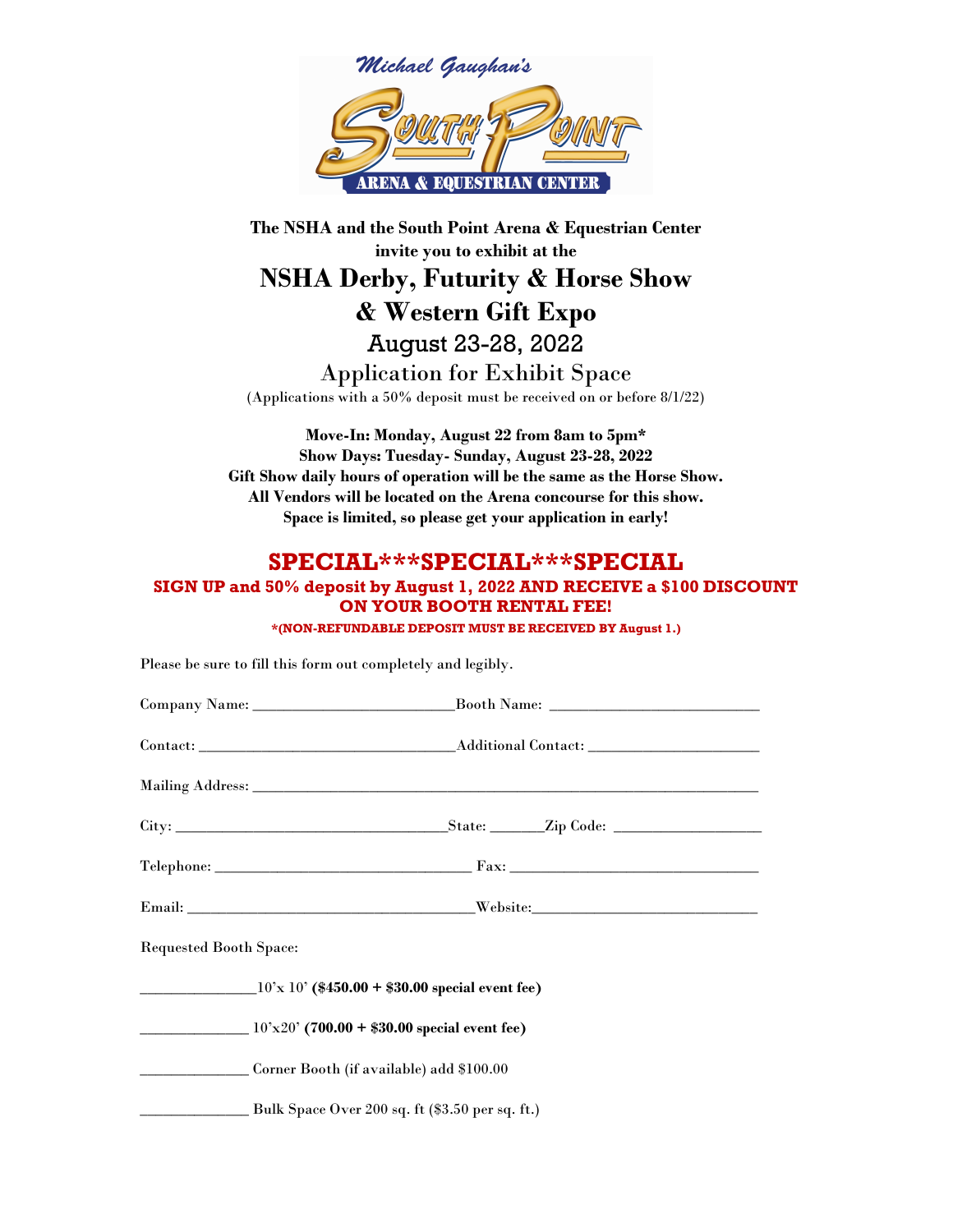Please list all products you wish to display or sell at the show. Your contract will be assigned on the basis of this list. The NSHA Derby, Futurity Horse Show Western Gift Expo is a "Western" oriented show. Items, products, or services not keeping with the criteria will not be accepted. Once a contract has been assigned, you may not display or sell any additional items. Please stay with your primary product. Auxiliary product may disqualify your acceptance into the show. Violations will result in immediate cancellation of your contract and all rental monies paid will be forfeited to the NSHA Derby, Futurity Horse Show & Western Gift Expo.

\_\_\_\_\_\_\_\_\_\_\_\_\_\_\_\_\_\_\_\_\_\_\_\_\_\_\_\_\_\_\_\_\_\_\_\_\_\_\_\_\_\_\_\_\_\_\_\_\_\_\_\_\_\_\_\_\_\_\_\_\_\_\_\_\_\_\_\_\_\_\_\_\_\_\_\_\_\_

\_\_\_\_\_\_\_\_\_\_\_\_\_\_\_\_\_\_\_\_\_\_\_\_\_\_\_\_\_\_\_\_\_\_\_\_\_\_\_\_\_\_\_\_\_\_\_\_\_\_\_\_\_\_\_\_\_\_\_\_\_\_\_\_\_\_\_\_\_\_\_\_\_\_\_\_\_\_

\_\_\_\_\_\_\_\_\_\_\_\_\_\_\_\_\_\_\_\_\_\_\_\_\_\_\_\_\_\_\_\_\_\_\_\_\_\_\_\_\_\_\_\_\_\_\_\_\_\_\_\_\_\_\_\_\_\_\_\_\_\_\_\_\_\_\_\_\_\_\_\_\_\_\_\_\_\_

\_\_\_\_\_\_\_\_\_\_\_\_\_\_\_\_\_\_\_\_\_\_\_\_\_\_\_\_\_\_\_\_\_\_\_\_\_\_\_\_\_\_\_\_\_\_\_\_\_\_\_\_\_\_\_\_\_\_\_\_\_\_\_\_\_\_\_\_\_\_\_\_\_\_\_\_\_\_

\_\_\_\_\_\_\_\_\_\_\_\_\_\_\_\_\_\_\_\_\_\_\_\_\_\_\_\_\_\_\_\_\_\_\_\_\_\_\_\_\_\_\_\_\_\_\_\_\_\_\_\_\_\_\_\_\_\_\_\_\_\_\_\_\_\_\_\_\_\_\_\_\_\_\_\_\_\_

\_\_\_\_\_\_\_\_\_\_\_\_\_\_\_\_\_\_\_\_\_\_\_\_\_\_\_\_\_\_\_\_\_\_\_\_\_\_\_\_\_\_\_\_\_\_\_\_\_\_\_\_\_\_\_\_\_\_\_\_\_\_\_\_\_\_\_\_\_\_\_\_\_\_\_\_\_\_

Briefly describe the product or services offered:

Please attach catalogs, samples, brochures, picture, etc. of your products, display or booth layout. If these are not available, attach a drawing with an explanation of how you plan on decorating your booth. Please note: Catalogs, pictures, etc., will not be returned unless requested.

Show management will provide each booth with pipe and drape (unless otherwise requested) and 5 amps of electrical service per booth (regardless of size). The necessary forms required for additional services (electrical, phone, move-in/move-out labor) are available upon request. Ordering these services is the sole responsibility of the Vendor. PLEASE NOTE: a substantial discount is offered for ordering these services early! There are no provisions for water or drainage within the Arena and Equestrian Center.

Show Management reserves the right to assign booth space in accordance with other Exhibitors and products. The NSHA Derby, Futurity Horse Show & Western Gift Expo will strive to maintain a variety of diverse products in all areas for this show. Booth assignments are made based upon those criteria. We want to ensure that all our Vendors have the opportunity to be as successful as possible! Please display your exhibit in a manner keeping with our theme. All decorations and booth layouts will be subject to the approval of show management.

Please note that marijuana, cannabis, hemp, paraphernalia, or any products related to the marijuana industry are strictly prohibited

PAYMENT: All checks, cashier's checks or money orders should be made payable to: South Point Hotel & Casino. Please remember, the deadline for applications is August 1, 2022. Your application and payment must be received on or before this date to be considered. If your application is not accepted, your payment will be refunded to you. If accepted, balance in full for ALL booth space must be received in our office no later than August 10, 2022. Cancellations after acceptance into the show will result in forfeiture of deposit and all monies paid to date. FAILURE TO COMPLY WITH ALL DEADLINES WILL RESULT IN AUTOMATIC LOSS OF BOOTH SPACE CONSIDERATION.